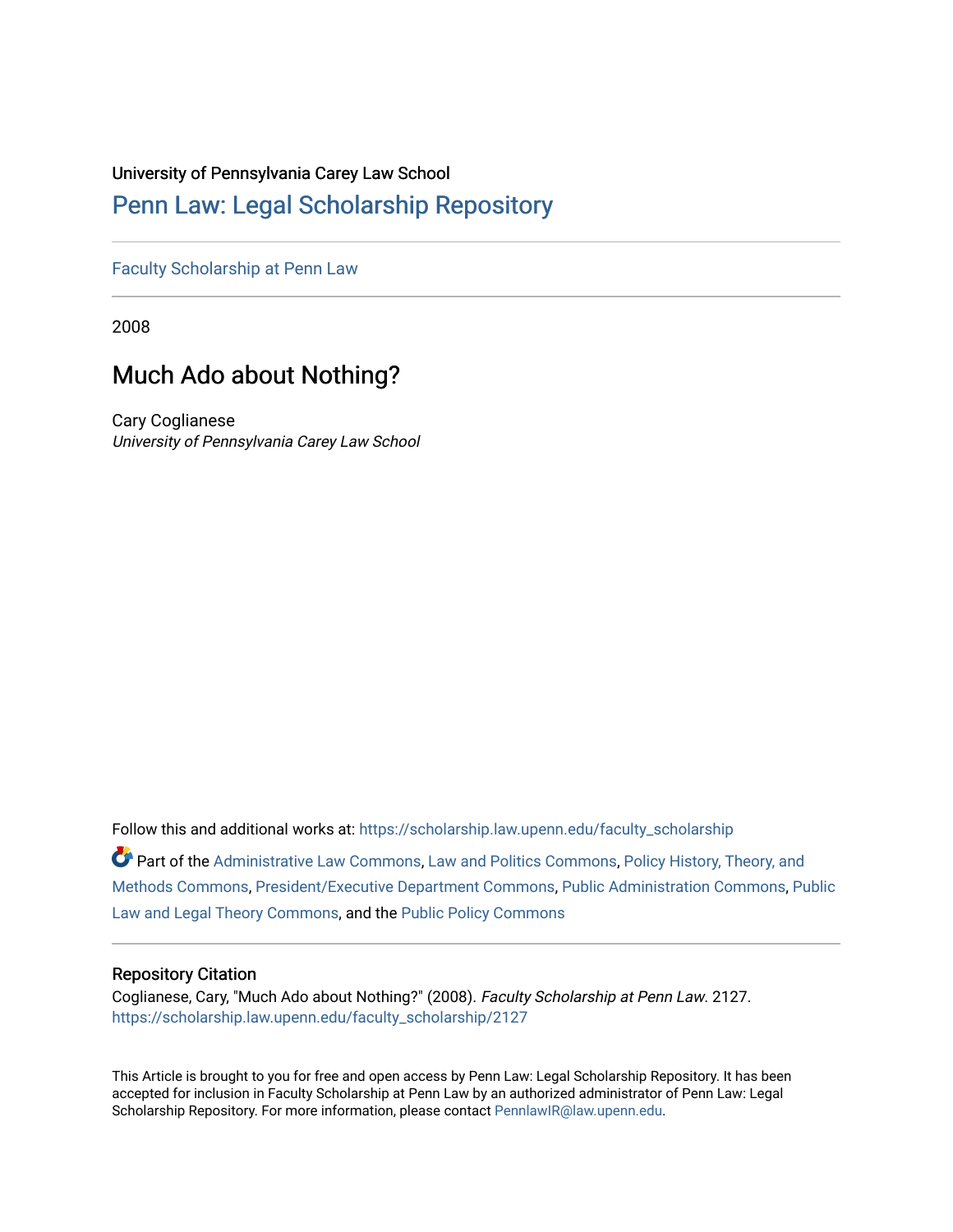## **REGULATORY REFORM**

*Despite the claims of opponents and supporters, changes in procedure seem to have little effect on the regulatory process.*

# Much Ado About Nothing?

**BY CARY COGLIANESE** *University of Pennsylvania Law School*



arly last year, President Bush signed Executive Order 13422, implementing modifications to the review requirements for new federal regulations. EO 13422 follows previous orders signed by presidents Ronald Reagan and Bill Clinton that established White House policy for scrutinizing federal rulemaking and incorporated aspects of cost–benefit analysis into regulatory review. The Bush order gives presidential Franchistan and international and international contractions and the state of the state of the state of the state of the state of the state of the state of the state of the state of the state of the state of the state of t

**Cary Coglianese** is the Edward B. Shils Professor of Law and professor of political science at the University of Pennsylvania Law School and director of the Penn Program on Regulation. This article is based on an article that appeared recently in the Yale Journal on Regulation.

appointees in regulatory agencies increased "gatekeeper" functions, requires agencies to specify in writing the market failures they hope new rules will solve, and calls for agencies to provide the Office of Management and Budget with information on certain guidance documents.

EO 13422 met with strong opposition from Congress and received considerable attention from the media. A subcommittee of the House Committee on Science and Technology held hearings on the order and the full House voted to block its implementation. Critics of the measure charge that it gives the White House too much control over the regulatory process and that it will create "paralysis by analysis" — that is, it will hamper agencies' ability to issue regulations in a timely man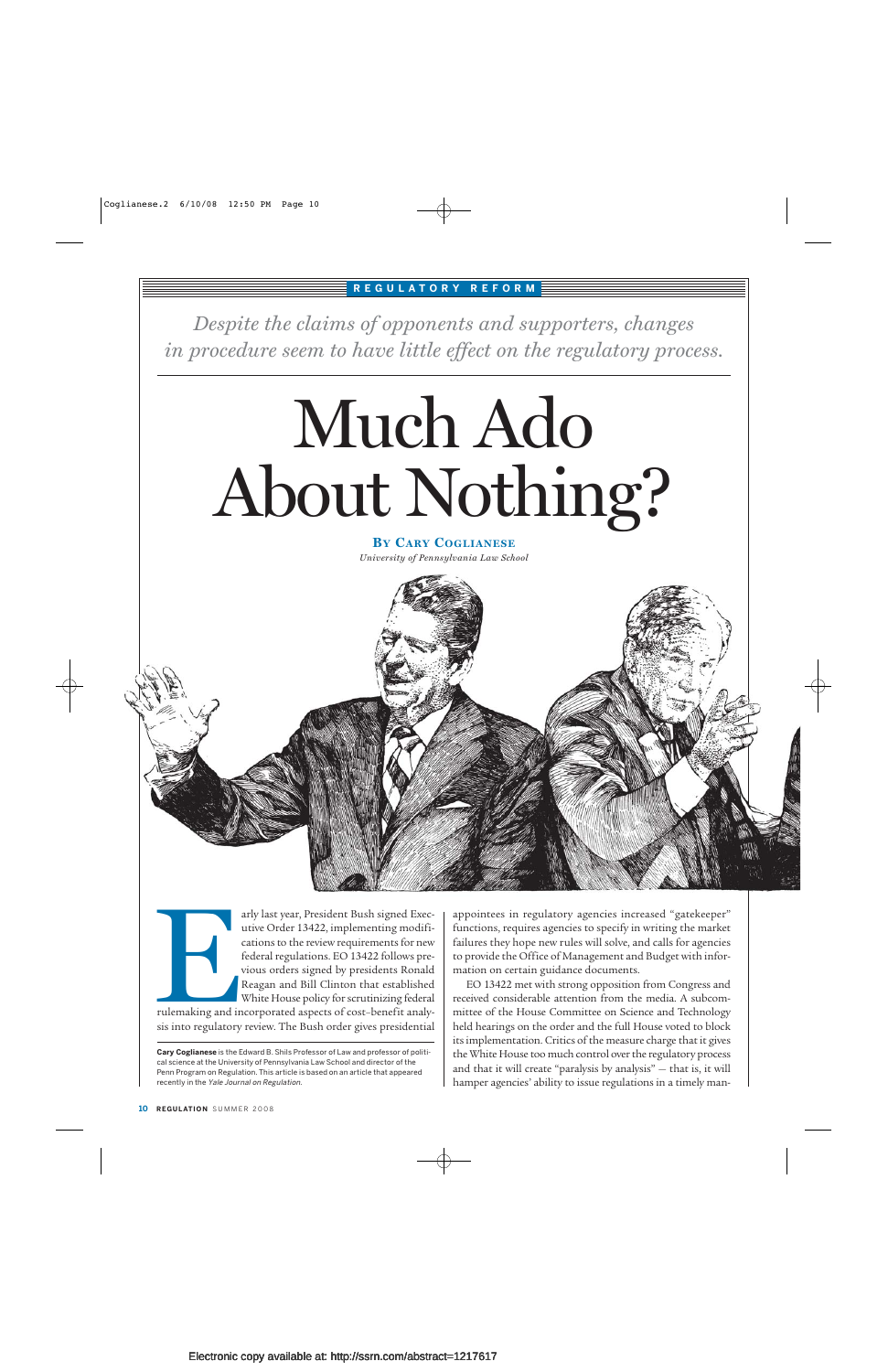ner, jeopardizing public welfare.

Such lamentations have been heard before. For at least 70 years, significant changes in rulemaking procedures have elicited criticisms that federal regulation will be obstructed. Yet the federal government continues to issue many new, high-impact regulations. Is the rhetoric — from both supporters and detractors — over changes in regulatory procedure like EO 13422 really much ado about nothing?

#### RHETORIC...

In testimony before the House Subcommittee on Investigations and Oversight, Georgetown law professor David Vladeck claimed that EO 13422 "deals a body blow to the ability of our agencies to do their jobs" and could "lead to the further ossification of an already overburdened administrative process." At a later hearing of the same subcommittee, Columbia law professor Peter Strauss suggested that the order might "throw a good dose of sand into the gears or rulemaking." The sub-



committee chair, Rep. Brad Miller (D-N.C.), agreed with those assessments, claiming the order is "another avenue for special interests to slow down and prevent agencies from protecting the public." Rep. Henry Waxman (D-Calif.) also agreed, saying EO 13422 will "make it harder for agencies to take virtually any action."

The rhetoric over EO 13422 could easily have been borrowed from the early part of the last century. At that time, observers worried that New Deal changes to administrative procedures would create "a partial paralysis … by reason of excessive formality and litigation," as the author of a 1938 *Harvard Law Review* article put it. The Administrative Procedure Act (apa) of 1946, although praised today as the source of simple and efficient rulemaking techniques, was actually chastised around the time of its adoption. In 1946, the prestigious *Public Administration Review* featured an article asserting that the apa amounted to a "sabotage of the administrative process." The author of an article in the *University of Pennsylvania Law Review's* 1948 volume claimed that the apa would "severely cramp the style of government regulation." The *American Political Science Review* in 1947 published an article arguing that the right to file a rulemaking petition under the apa's section 553(e) was of "doubtful value" and would lead to regulatory agencies being "swamped by frivolous requests having delay as their sole objective."

Over the years, other changes to administrative procedures — from freedom of information laws to environmental impact statement requirements — have prompted similar predictions. Following President Reagan's issuance of EO 12291, a 1986 *Harvard Law Review*paper by Alan B. Morrison claimed that the OMB's power to review regulations under the order "imposes costly delays that are paid for through the decreased health and safety of the American public." The Reagan order was relaxed somewhat by President Clinton's EO 12866, which limited the set of rules subject to OMB review and placed a time limit on the review process. But the new order still met with similar criticisms. As Richard B. Stewart explained in a 2003 article in the *New York University Law Review,* many observers believe that "omb regulatory analysis and other forms of regulatory impact review have contributed to 'paralysis by analysis.'"

#### ...AND REALITY

Despite the rhetoric, it does not appear that administrative procedures have hindered the federal government's ability to regulate. The sheer volume of rules, as measured by pages in the *Code of Federal Regulations,* has increased about five times since the apa was enacted in 1946, and it has continued to grow since the advent of omb review. Over the past two decades, the federal government has issued an average of several thousand new rules each year in the *Federal Register.* The *Code's* 2006 volume contains over 30 percent more pages of binding regulatory text than does the 1980 volume. According to estimates collected by the OMB, government regulations issued since 1981 have imposed \$127 billion in annual costs on the economy.

But these are only prima facie measures; they do not consider what the pace of regulation would have been without the various changes to rulemaking procedures. Several empirical studies have attempted more rigorous examinations of the effects of regulatory review, but researchers have yet to find systematic evidence that OMB review imposes "paralysis," let alone causes any significant delay in the regulatory process.

For instance, political scientists Cornelius Kerwin and Scott Furlong analyzed determinants of the duration of 150 non-routine U.S. Environmental Protection Agency rules issued in the period from October 1, 1986 to September 30, 1989. The authors reported results from three separate regression models, two of which failed to find that OMB review made any difference at all in the time it took the agency to develop its rules. The third model, examining the duration between proposed